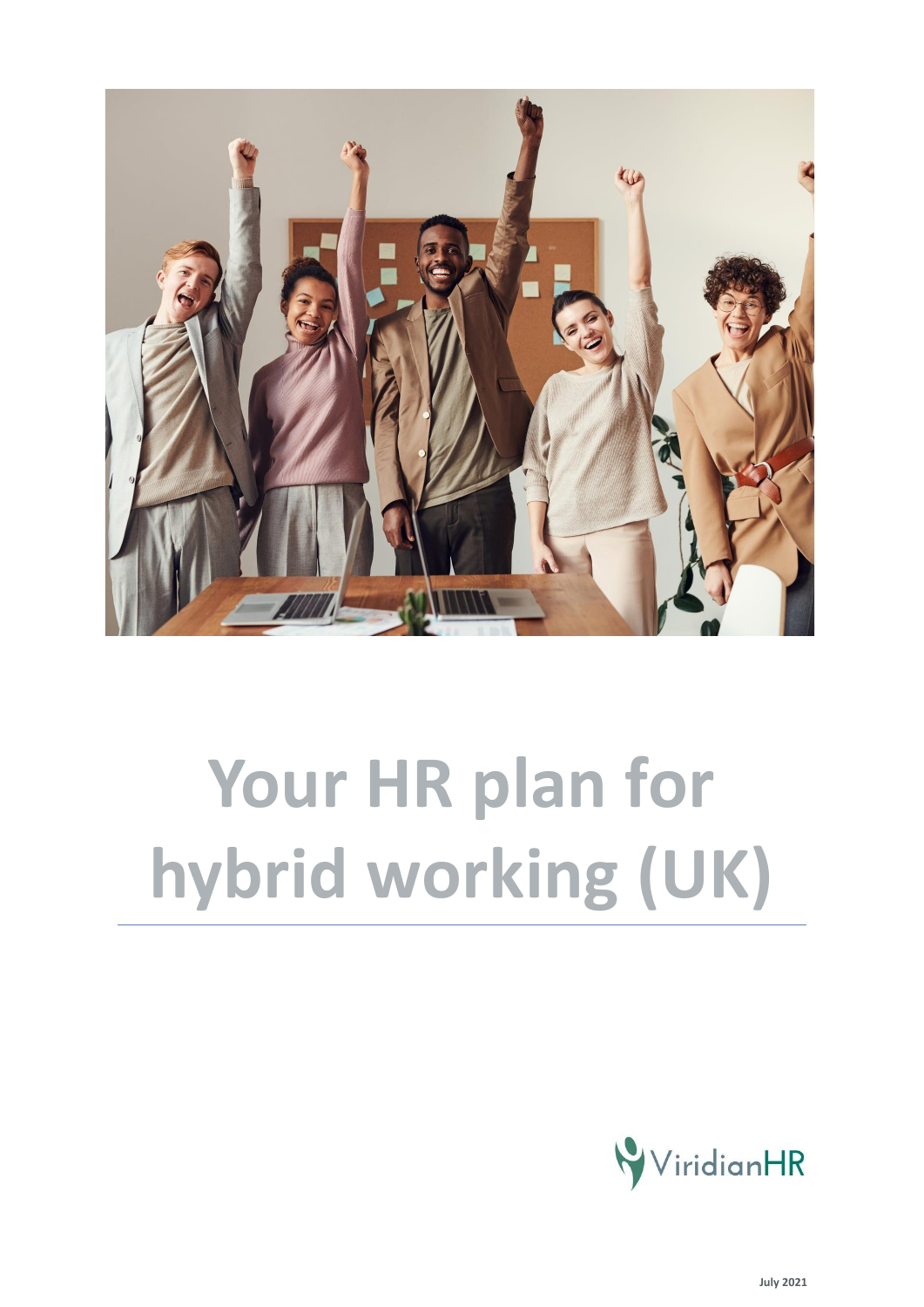# **About Viridian HR**

If you need support for your leadership or HR teams in a way that makes commercial sense and is people-centric, look no further. Working closely with diverse organisations and industries, we understand a wide range of business environments.

We believe that well-rounded HR professionals are driven by high levels of integrity, commercial awareness, and pragmatism, all of which allows them to gain a deep understanding of business objectives and challenges. We apply these values in our day-today practice.

We are regularly reminded that our Anglo-French experience is hard to find. Some clients initially reach out to us because they are looking to outsource their French HR for peace of mind, while others require due diligence audits before the acquisition of a French entity. To find out if we can help, please contact us.

We tend to support medium to large organisations, and we focus mainly on employee relations, compliance work, HR audits (including for mergers and acquisitions), people strategy, complex change projects for large organisations, and HR outsourcing for SMEs.

#### **Meet Karine Lipinski, Founder of Viridian HR**

With almost 20 years of experience in Human Resources and people management, I founded Viridian HR to provide Senior Leaders with people-related expertise that helps them achieve their goals.

A Chartered Fellow of the CIPD, I have extensive international business experience. I am also culturally integrated in both the UK and France, with a French Law degree and Master's degrees in Human Resources in both countries.

During my career, I am proud to have supported a number of well-established organisations, including Photobox, Pandora, The Wellcome Trust, EnGlobe, Landsec, GoDaddy and Renault.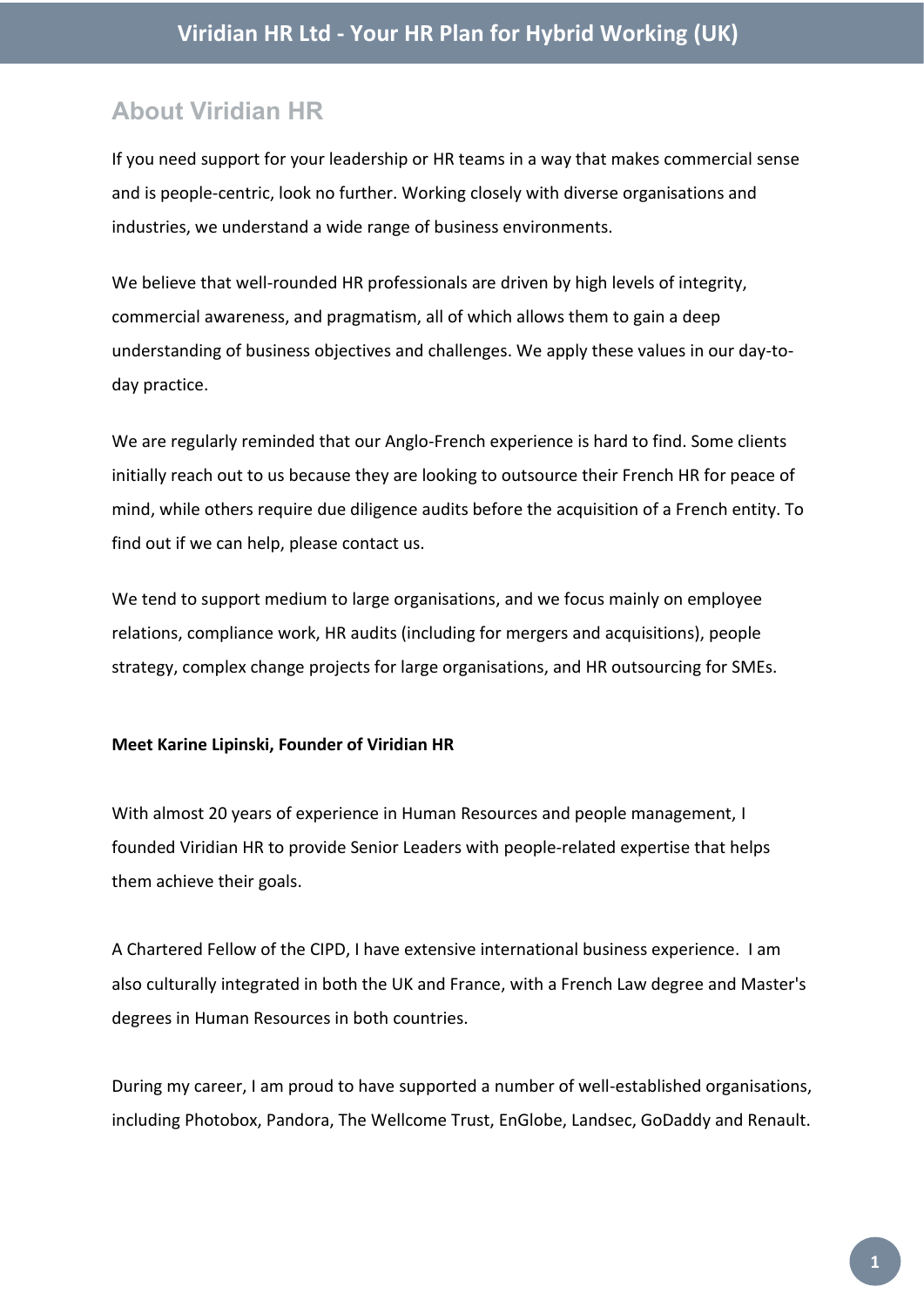# **Viridian HR Ltd - Your HR Plan for Hybrid Working (UK)**

I am comfortable working in post-merger and acquisition environments, with all the challenges that these bring.

Clients tell me that I am highly organised, pragmatic, approachable, and transparent (which makes me – hopefully! – easy to work with.)

I also like to involve myself in furthering HR in as many different areas as possible. As such, I am the Vice-Chair of the CIPD Chiltern Branch and regularly mentor other HR professionals.



Please visit my **[LinkedIn](https://uk.linkedin.com/in/karinelipinski)** profile for further details, and feel free to get in touch with me directly for an informal chat about your HR needs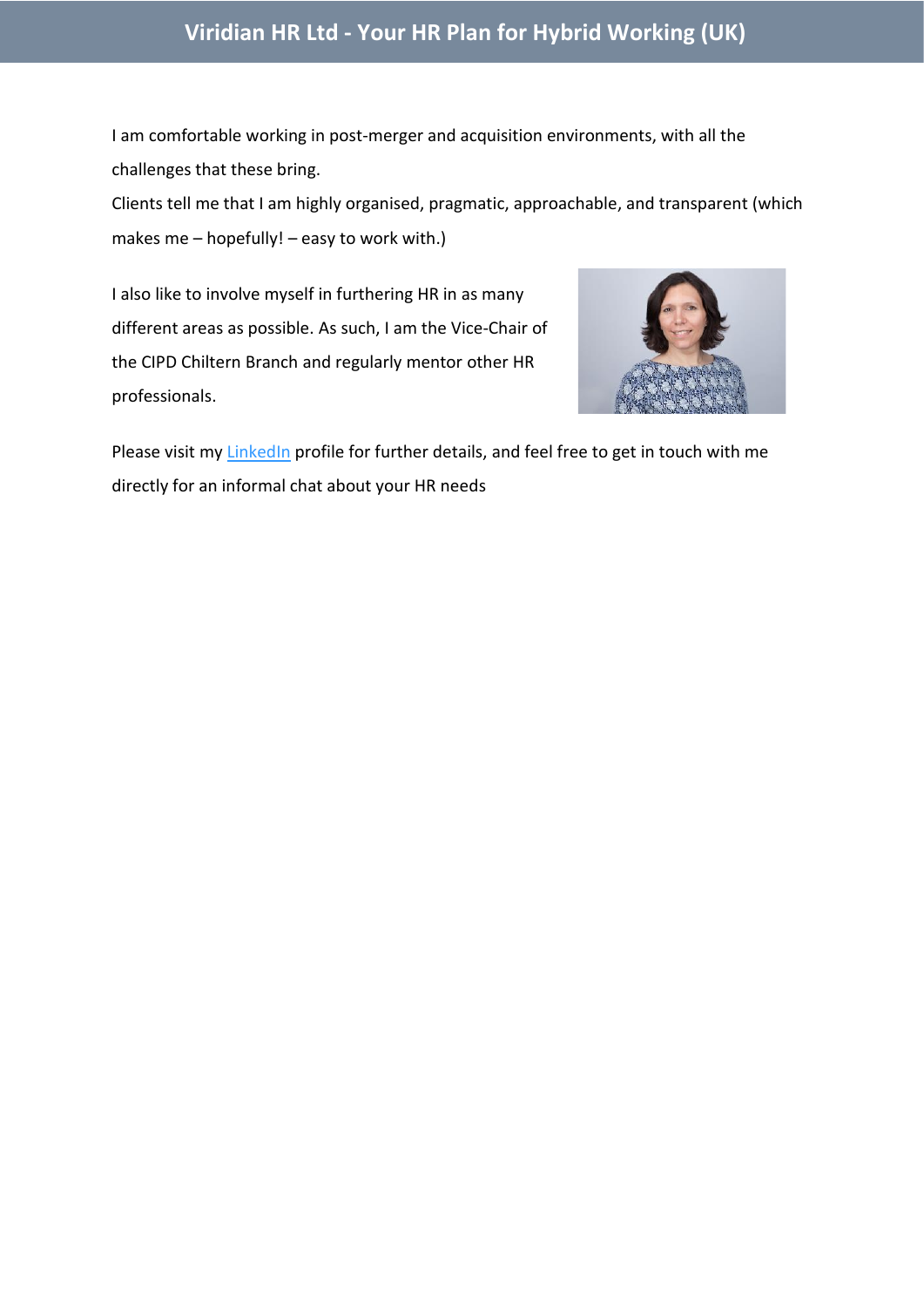# **Introduction**

2020 has seen mass homeworking take businesses by storm – forcing employers to adapt at very short notice whilst maintaining productivity and employee satisfaction.

Over a year later, it is important to reflect on how the pandemic has shaped new ways of communicating, interacting, and even behaving.

One positive aspect is that companies now have more time to prepare and plan, as we take tentative steps along the road to lockdown easing and a full re-opening for businesses.

Hybrid working has become a hot topic in recent months, with many commentators and global employers touting this system as the future of work. However, as hybrid working is a brand-new concept for many businesses, getting it right is of paramount importance.

This guide will provide you with:

- Definition and insight into hybrid working
- Benefits and limitations of hybrid working
- Important steps to consider when introducing your own hybrid working model

# **1. What is Hybrid Working?**

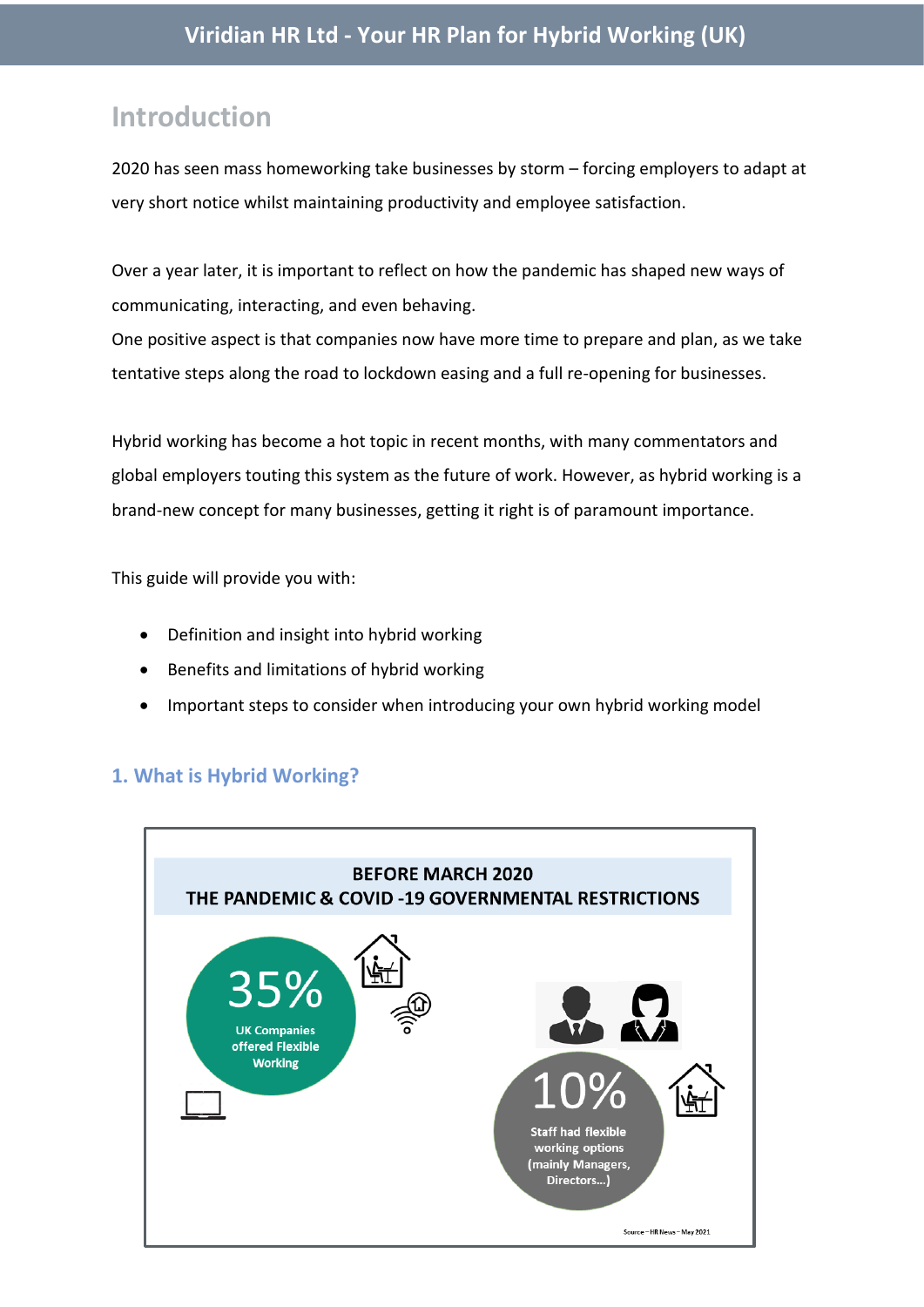From the ashes of the Covid-19 pandemic and the resulting lockdown, a new term – 'hybrid working' – has emerged.

As a simple definition, hybrid working is a form of flexible working that allows employees to share their time between their physical workplace and a remote location (typically home). Other forms of hybrid working can include flexible working hours outside of the 'traditional' 9 to 5, or altering the length of the working week (e.g. 3 or 4 days instead of 5).

Following the official government announcement on  $14<sup>th</sup>$  June, July 2021 should mark the end of UK lockdown restrictions, leading to most companies getting ready to welcome their staff back to the workplace.

However, the 'new (working) norms' have seen many employees looking for better 'work life balance', where they work in the office for some days of the week, and at home for the remainder.

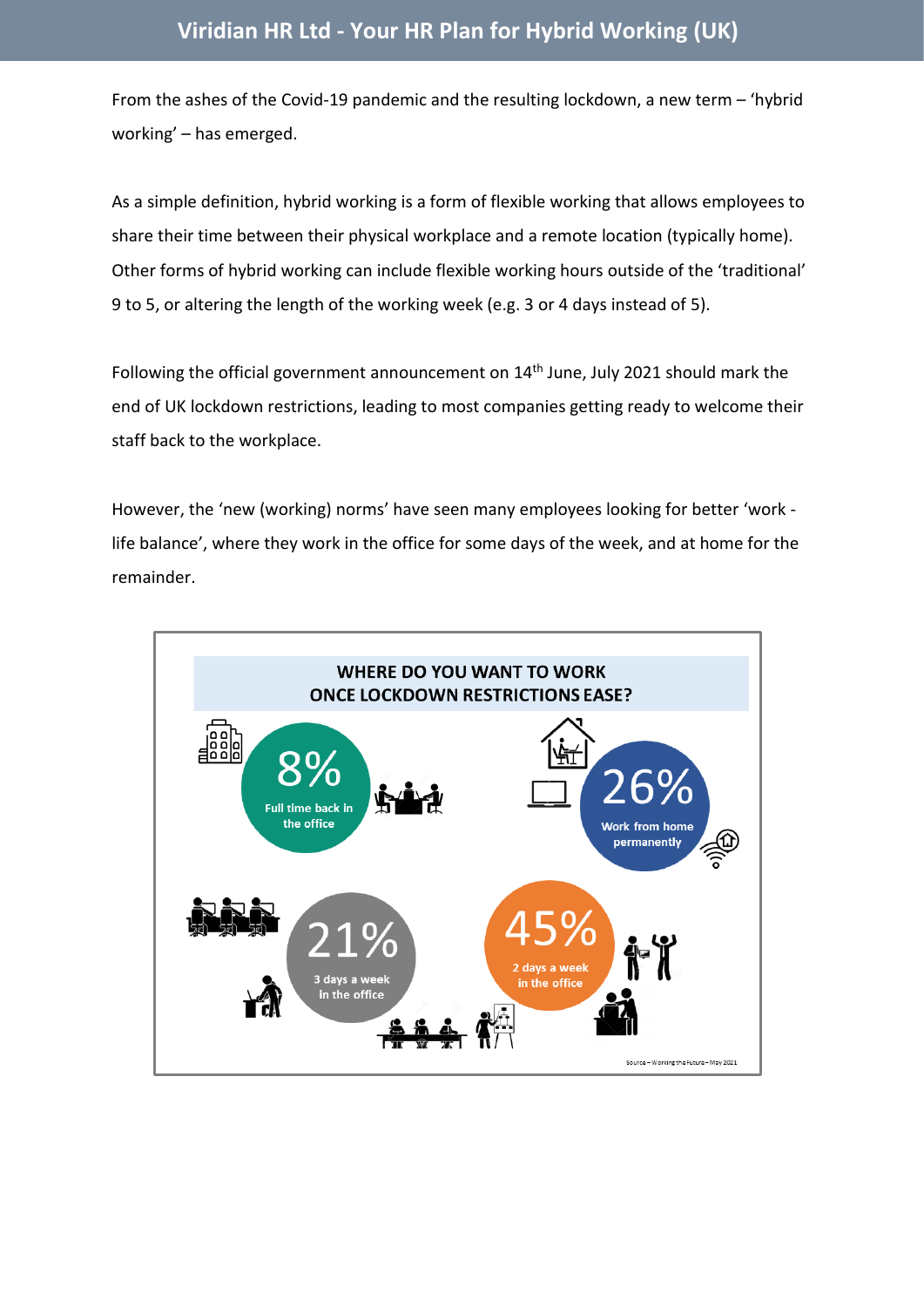## **2. Benefits and Limitations of Hybrid Working**

Since the pandemic, remote working has afforded many new possibilities for companies and their employees to completely re-structure the way they do business.

However, certain limitations have also been identified for some organisations. So before considering a hybrid working model, companies should carefully evaluate the pros and cons to check that the proposed policies and practices will work with their unique business culture and set-up.

The table below summarises the benefits and limitations of hybrid working, as experienced by companies and employees since the start of the pandemic.

| <b>Benefits</b>                                                   | <b>Limitations</b>                                                                             |
|-------------------------------------------------------------------|------------------------------------------------------------------------------------------------|
| $\triangleright$ Cost saving on office spaces                     | $\triangleright$ Can experience communication issues<br>leading to wasted time in projects and |
| $\triangleright$ Better Work - Life balance                       | resources                                                                                      |
| $\triangleright$ Reduced absence rate                             | $\triangleright$ Problems with staff development and<br>training                               |
| $\triangleright$ Reduced commuting time and costs                 | Difficulty separating home and work life                                                       |
| $\triangleright$ Greater level of engagement and                  |                                                                                                |
| productivity                                                      | Employee isolation and its impact on<br>well being                                             |
| $\triangleright$ Improved staff retention, trust and              |                                                                                                |
| loyalty                                                           | Not convenient for all's jobs                                                                  |
| $\triangleright$ Attract new recruits and new talents             | Home distractions                                                                              |
| $\triangleright$ Encourage diversity and inclusion                |                                                                                                |
| $\triangleright$ Opportunity to upskill IT and training<br>skills |                                                                                                |
| $\triangleright$ Less need for regular holidays                   |                                                                                                |

*Sources: CIPD Ebook & toolkit – May 2021, HR News – June 2021, Reality HR – May 2021, Personal today – May 2021, RingCentral – June 2021, Personal Today – May 2021, Virgin Media business – May 2021*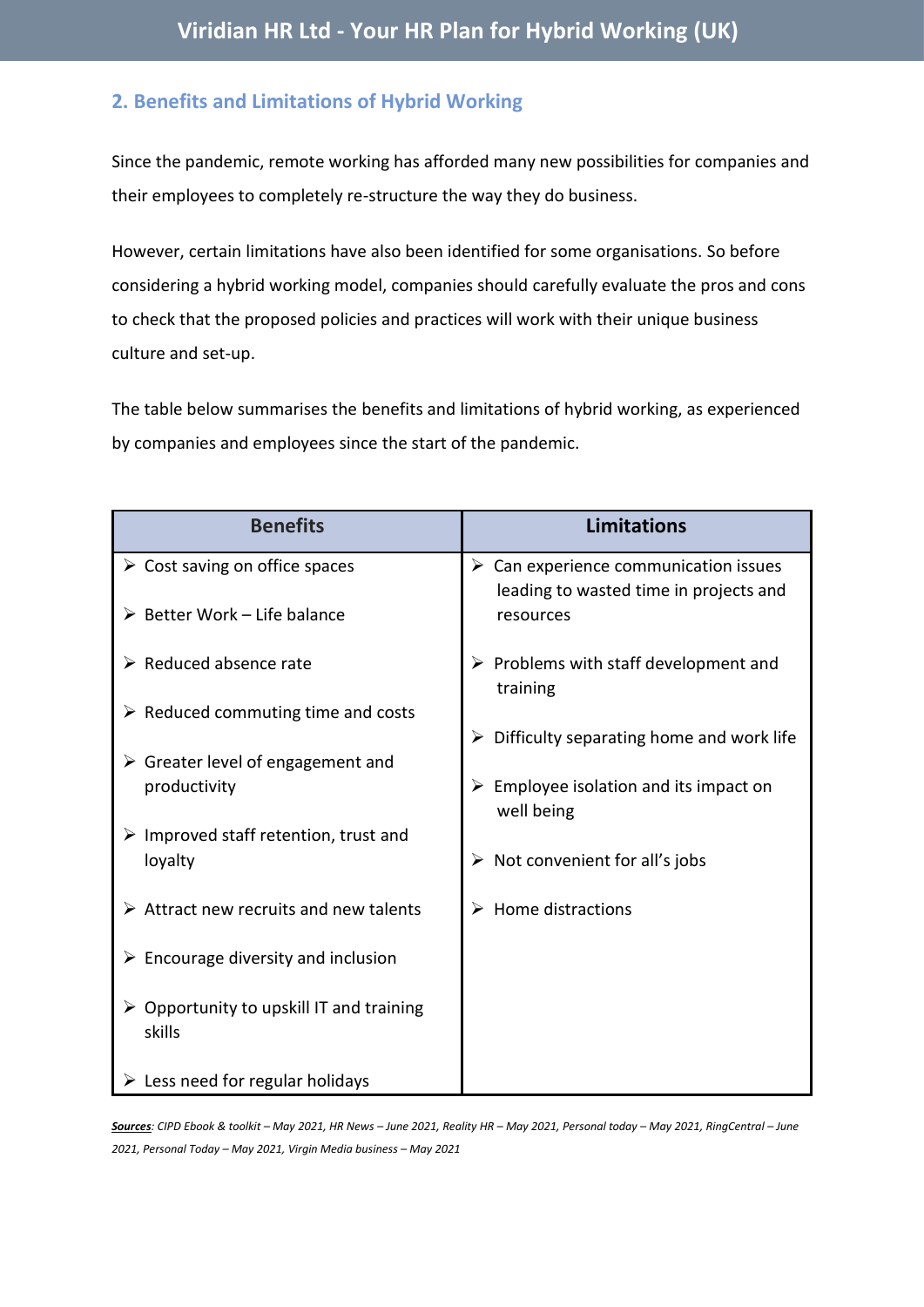

Working remotely has positively shaped employees' mental health and productivity. And despite the fact that some companies faced communication issues with staff, the majority of them are aware that returning to the 'old norms' would have a damaging impact on their business and company image.

# **3. Check List & Steps for the implementation of a Hybrid working model**

Clearly, the best option for your organisation will depend on a number of unique factors.

However, one thing is certain – planning and testing will be key to the successful implementation of a new working model.

To make the process easier to follow, and to provide a deeper insight into what to consider, we have prepared a simple checklist.

While you may find that not every step can be applied to your business, the checklist can be used as a comprehensive guide to key hybrid working considerations.

Each step will be detailed further in this guide, with additional tips and advice.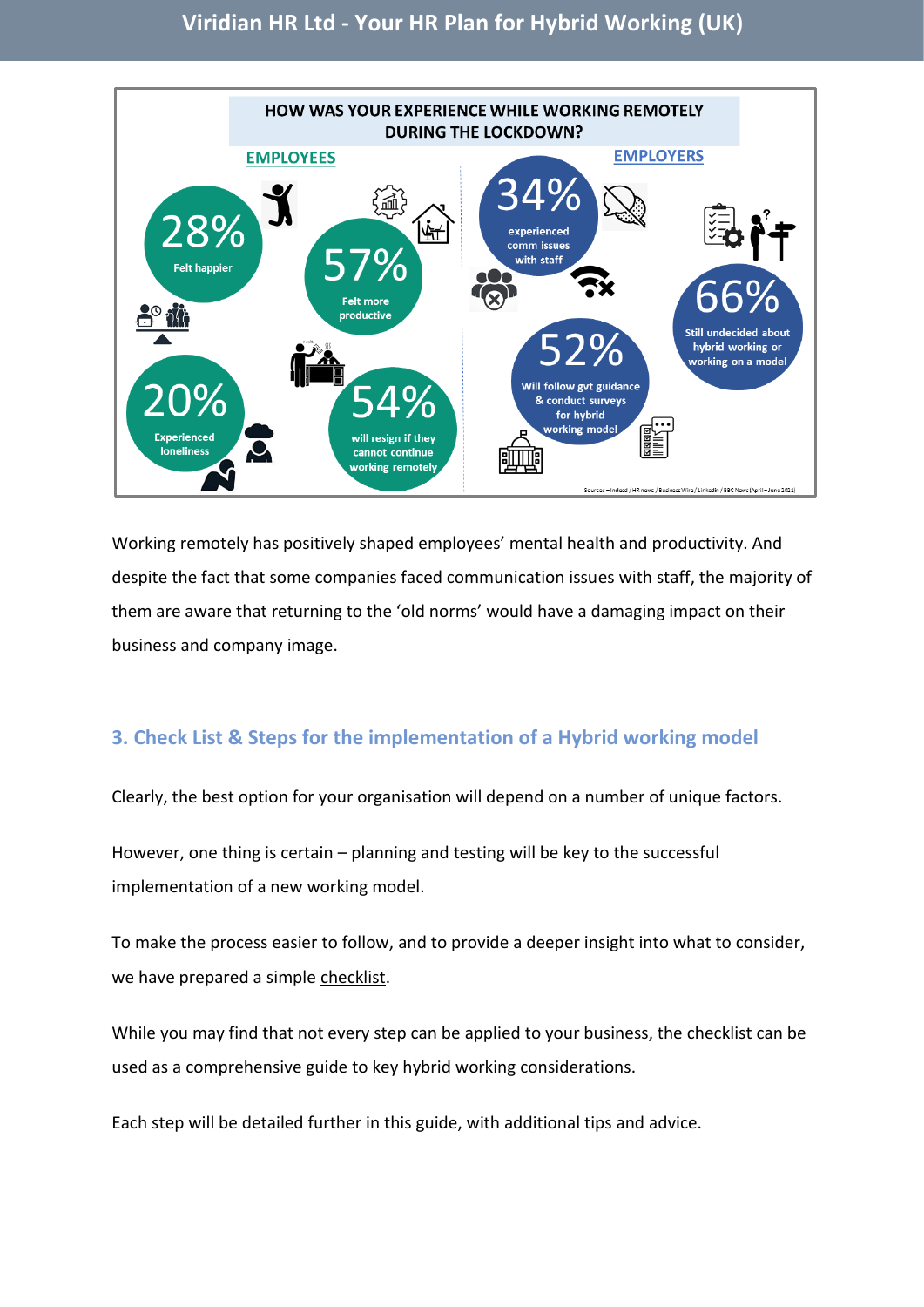# **Hybrid Working Implementation Checklist**

#### **1. REVIEW EXISTING REMOTE WORKING ARRANGEMENTS**

- Gather needs from senior management for the business and its customers
- Agree on a strategy and a framework to roll out the project

#### **2. MAKE YOUR PREMISES SAFE**

- Ensure social distancing rules are in place e.g. a one way system, cleaning stations, etc…
- Review Health & Safety assessments for remote working, including Lone Working, DSE, equipment needs,…

#### **3. UNDERSTAND YOUR EMPLOYEES' VIEWS OF HYBRID WORKING**

- Listen to what your employees have to say using surveys / focus groups
- Ask for volunteers to take part in a 'Back to the Office' test trial

#### **4. SET CLEAR AND EQUAL PRACTICES FOR REMOTE AND OFFICE TEAMS**

- Consider equivalent benefits for remote staff
- Make sure both teams understand how to keep communication consistent

#### **5. ENSURE APPROPRIATE ACCESS TO EQUIPMENT AND IT SUPPORT**

- Besides broadband and other IT support, think about physical aspects such as stationery and office furniture
- Run regular training to keep teams updated on IT and office support

#### **6. CONDUCT ONGOING WELLBEING MANAGEMENT**

- Each employee is different and requires individual attention listening is key
- Review case by case for reluctant or resistant employees, and agree alternative options if necessary

#### **7. COMMUNICATE CLEAR AND OFFICIAL 'RETURN TO WORK' RULES**

- Adapt HR procedures to enable effective remote management (performance management, catch ups, inductions, etc.)
- Review and sign new employment contracts reflecting new terms include a trial period
- Set clear rules regarding days in the office and expectations

#### **8. BE ACTIVE, BE PRESENT, BE SUPPORTIVE**

- Facilitate regular catch ups and activities
- Organise feedback channels

#### **9. REVIEW NEW POLICIES AND FOLLOW UP**

- Be realistic understand that the new policies and working arrangements might need to be updated or improved to keep staff safe and happy.
- Keep in mind that there is no such thing as too much communication!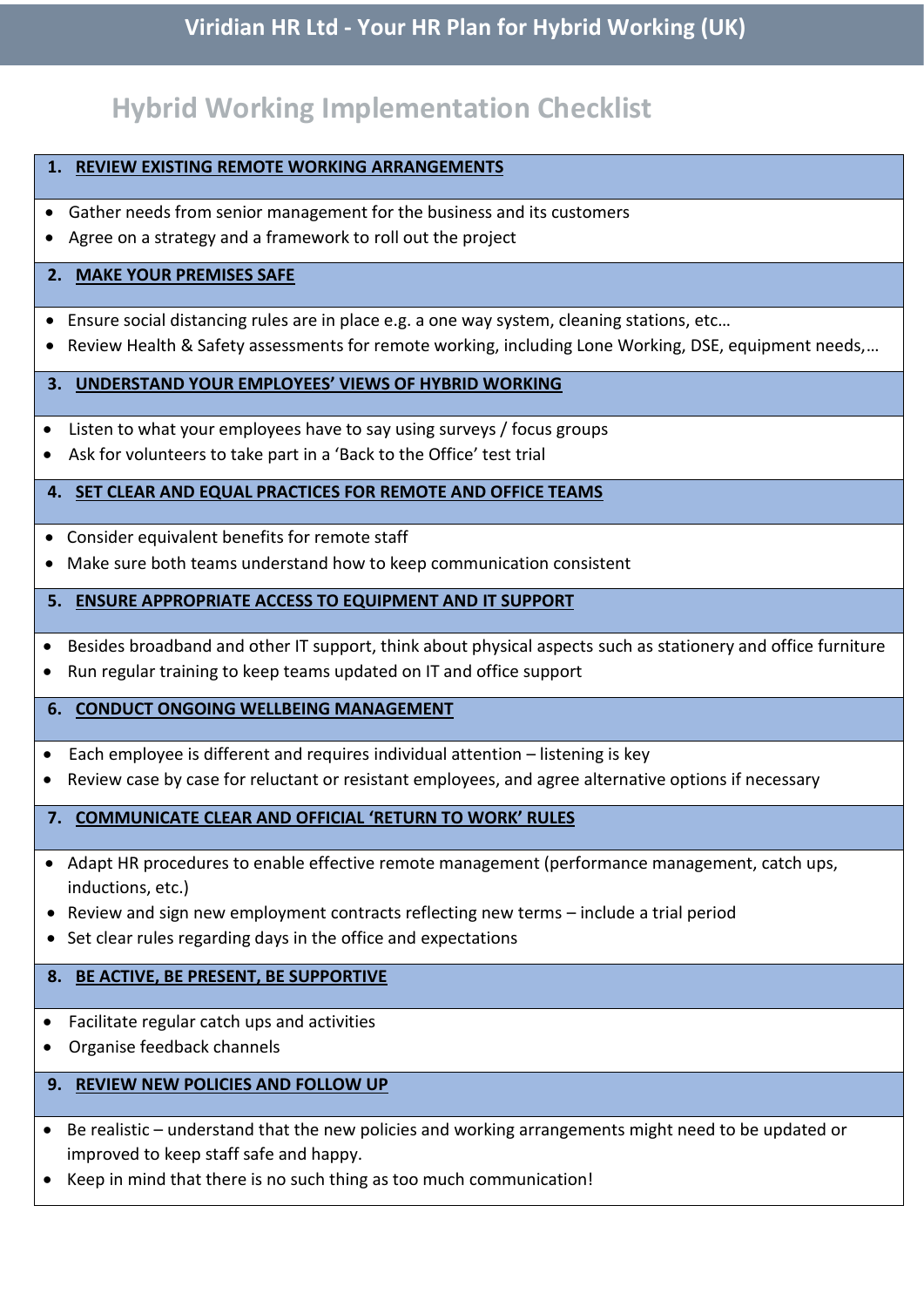# **Steps to Implement Hybrid Working**

## **1. Review existing remote working arrangements**

By now, your HR and Senior Management team should have a clear idea of how remote working has impacted on your productivity as an organisation, and the resulting pros and cons for the business and its customers.

It is now important to gather each department's feedback and needs, e.g. understanding who should come back to the office first, any new responsibilities and role clarification, measures already put in place to facilitate remote working, what worked well and what didn't.

Once you have collated this feedback, you can agree on an overall strategy together, and then develop supporting guidance to reflect it.

#### **2. Make your premises safe**

It is your responsibility to make sure your premises are Covid secure, and that staff can feel safe once they return to work.

Consider making changes to your working space, such as a one-way system, clear entry and exit points, free desks, hand sanitiser stations, and reduced communal areas, to keep social distancing rules in place and consistent.

You may also have to agree on new shift patterns and new health and safety practices to support the changes.

Full risk assessments must be conducted for people working from home, and you must provide help if needed.

Try to create a fun working environment in which people can feel productive and continue interacting with each other in ways they couldn't achieve at home.

This could involve regular catch ups, Friday lunch gatherings, or regular free food and drinks. Your employees should feel that coming to the office means joining a collaborative and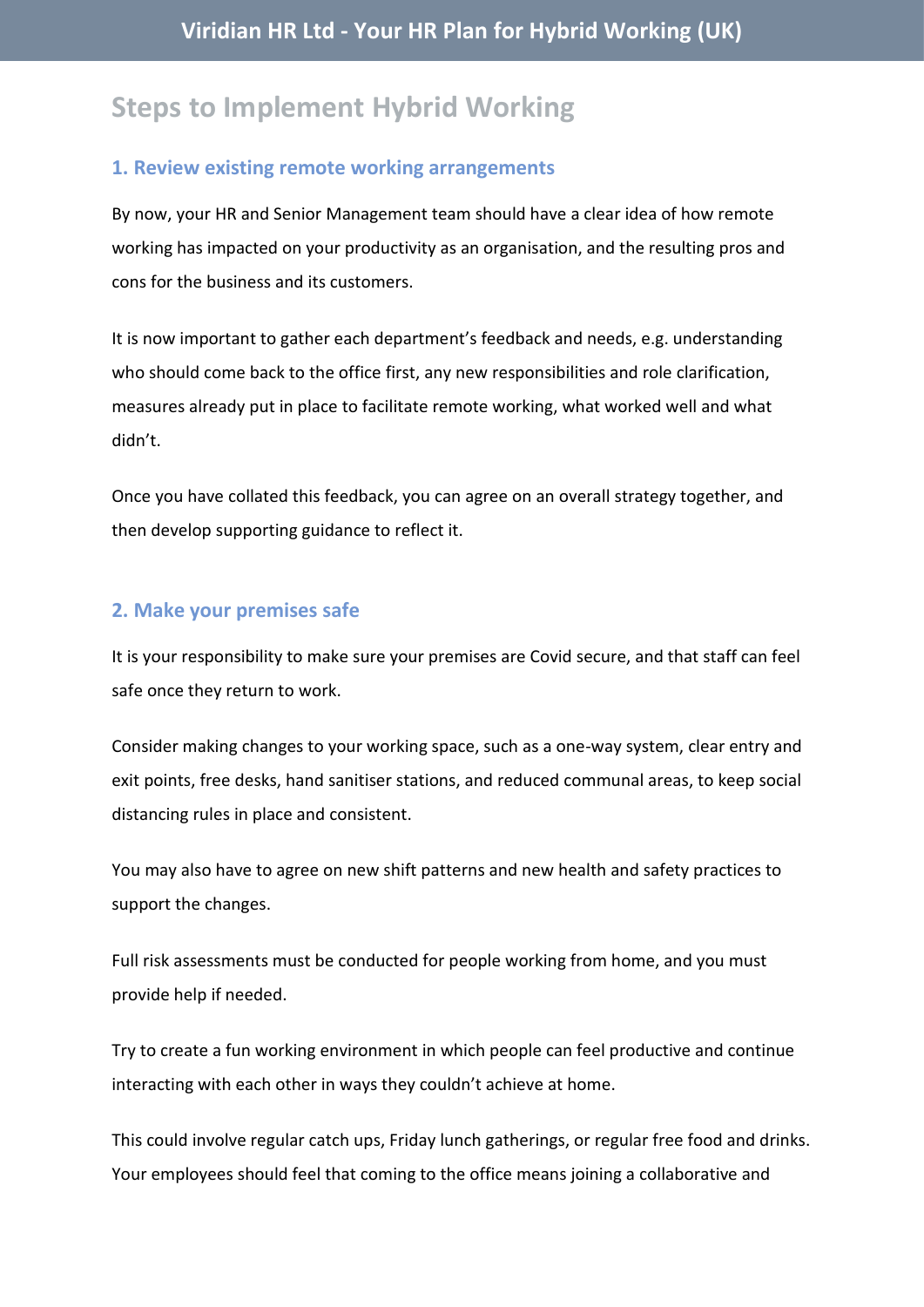social environment, rather than just 'going to work'.

#### **3. Understand your employees' views of hybrid working**

Do not assume that just because lockdown restrictions have been eased or lifted, your staff will be ready to return to work without any concerns.

Be mindful that some will be eager to return to the office, while others will feel anxious about issues like commuting via public transport, or unvaccinated colleagues.

Each employee is unique, and it will require a level of attention and understanding from your organisation to maintain their loyalty, wellbeing and levels of productivity.

Offer your employees a full say on proposed options, or discuss your initial thoughts and listen to their experiences about remote working before you propose any new working practices. You could learn that some important points have been missed in your original approach.

Depending on the size of your organisation, gathering feedback may take the form of a staff survey, a one-to-one discussion between manager and employee, a focus group, or a more formal committee representative meeting.

Whatever method you decide to put in place, always remember that listening is key. Some employees might like to be part of the first to return to the office for a 'Test Trial'.

#### **4. Set clear and equal practices for remote and office teams**

One of the most important things you can do when considering hybrid working is to strengthen its foundations – your company culture. Therefore, it is crucial that you keep working on providing equal practices and benefits for both teams. Bear in mind that it may not be possible for all staff to work remotely, so it will be important to consider other flexible opportunities and positive new opportunities for them.

Examples include designating 'out of hours' email restrictions for people working from home, so they have the chance to switch off at the end of their day, or providing free coupons / discounts for food and drinks, while people in the office get free lunches.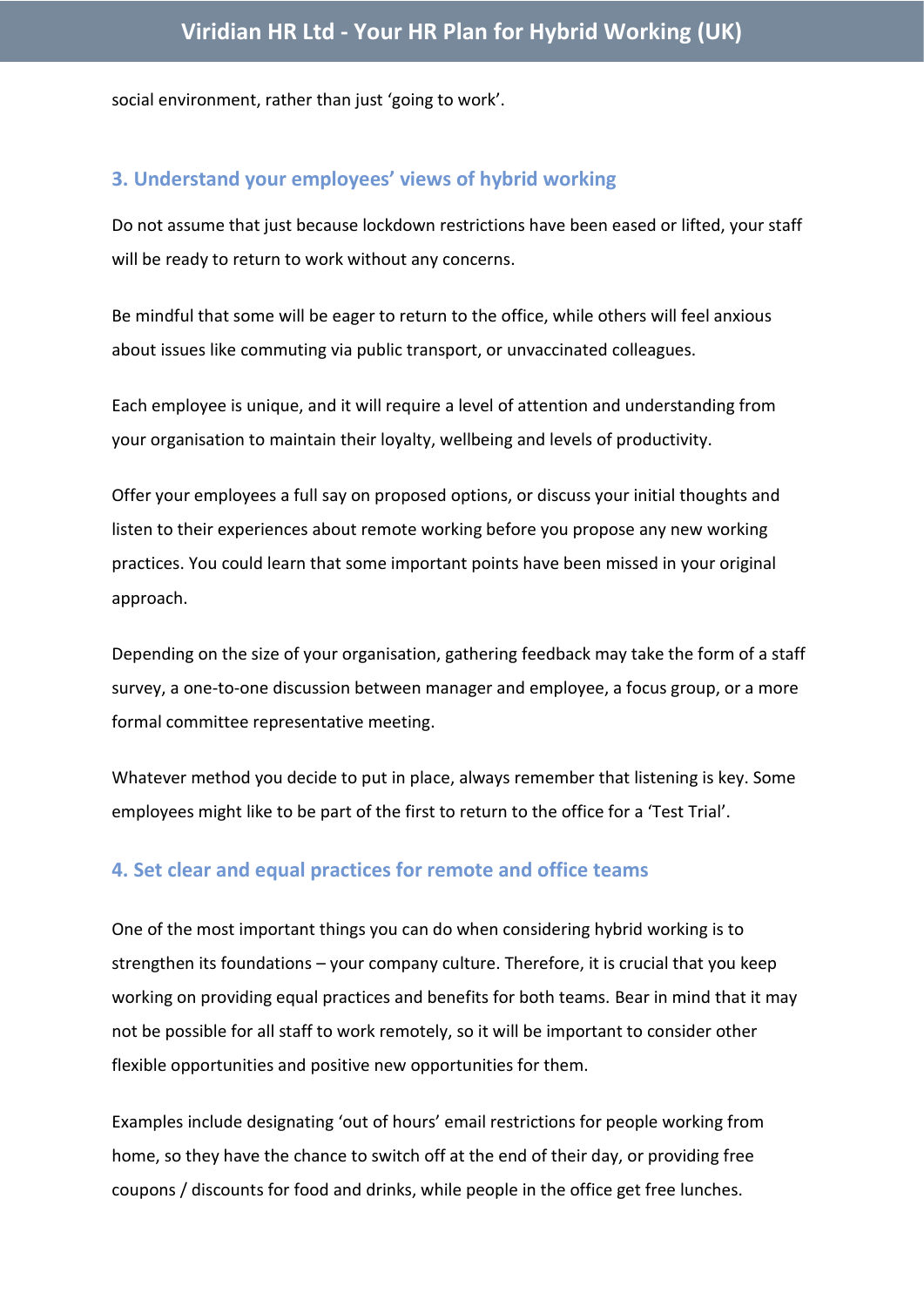You could also create 'wellbeing' guidelines for remote workers, highlighting the importance of breaks, set working hours, and activities to stay productive.

Your overriding objective should be for both teams to understand what is required from them, as well as the tools and support they can rely on to help them stay in touch.

In other words, don't allow a corrosive 'them and us' mindset to develop.

#### **5. Ensure appropriate access to equipment and IT support**

Office-based employees have immediate access to their Line Manager, the IT support team, and a variety of productivity-enhancing equipment at their desks.

Unfortunately, all this is rarely the case when employees work remotely, and these employees can get frustrated very quickly if they cannot access internal folders, or their broadband is slow.

Set a list of mandatory and additional equipment, stationery, and other Health and Safety measures to maximise the home or remote working space for your employees. Creating a priority helpline or chat room with the IT support team could be an appreciated bonus.

Do not forget that since the pandemic, virtual and digital are part of the standard daily routine for employees.

Ask yourself: what platforms or software are the most efficient to keep both teams in contact? Do teams require training? When should you set up regular updates? Consider starting mobile group chats to provide an added sense of community.

Finally, think about putting in place appropriate security measures to ensure system and data integrity even when no employees are on site**.** 

#### **6. Conduct ongoing wellbeing management**

There could be a number of reasons why some employees might feel concerned or reluctant to return to work.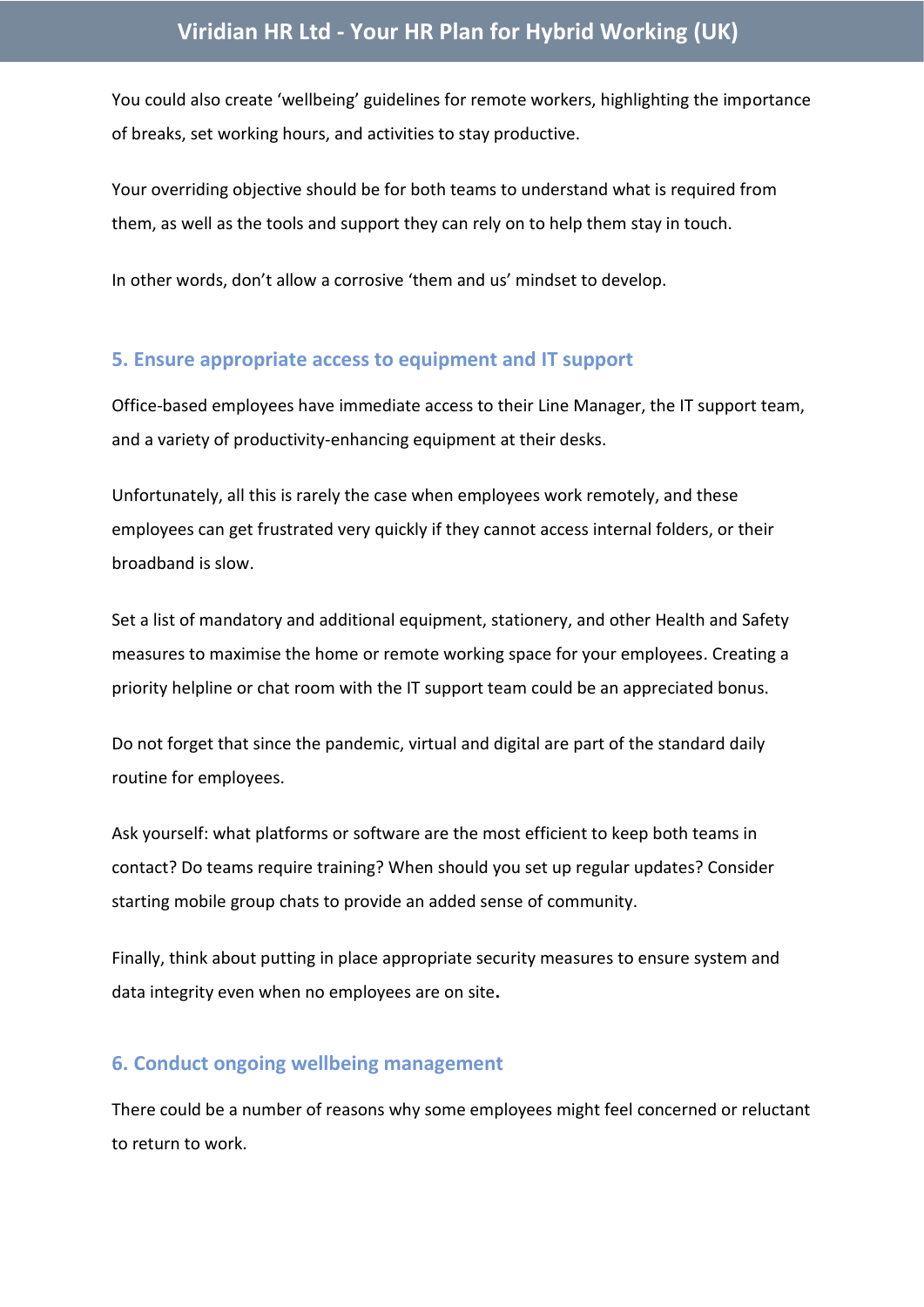These include:

- Not being fully vaccinated
- Family or close friends experiencing Covid-19-related issues
- Feeling anxious about commuting via public transport
- Uncertainty about colleagues who have decided not to be vaccinated, or who have visited at-risk countries
- Anxiety about safety measures in place
- Concerns over sending children to out of school childcare
- Worries about delegating caring responsibilities

Each individual reason must be listened to carefully and taken seriously, so that you are best able to find a solution that works for both parties.

If an employee is more reluctant and refuses to return to work, alternative options such as unpaid leave, part time working, continued furlough, or a permanent working from home policy could be explored.

# **7. Communicate clear and official 'return to work' rules**

Once all new information and feedback have been gathered, it is important to consider if the new working policy and practices will be incorporated into your existing HR handbook, or if you would rather create a separate guide for hybrid working.

Regardless, certain legal implications and procedures must be highlighted, e.g. updating existing contracts, insurance for equipment used at home, locations covered by remote work, updating working hours, other flexible working options, health and safety, data and IT security protection, and so on.

Informality should not be an option, as both the company and its employees must understand the new working conditions and the changes related to them.

Official documents to be signed and agreed by both parties will help to provide clarity, and avoid any future issues.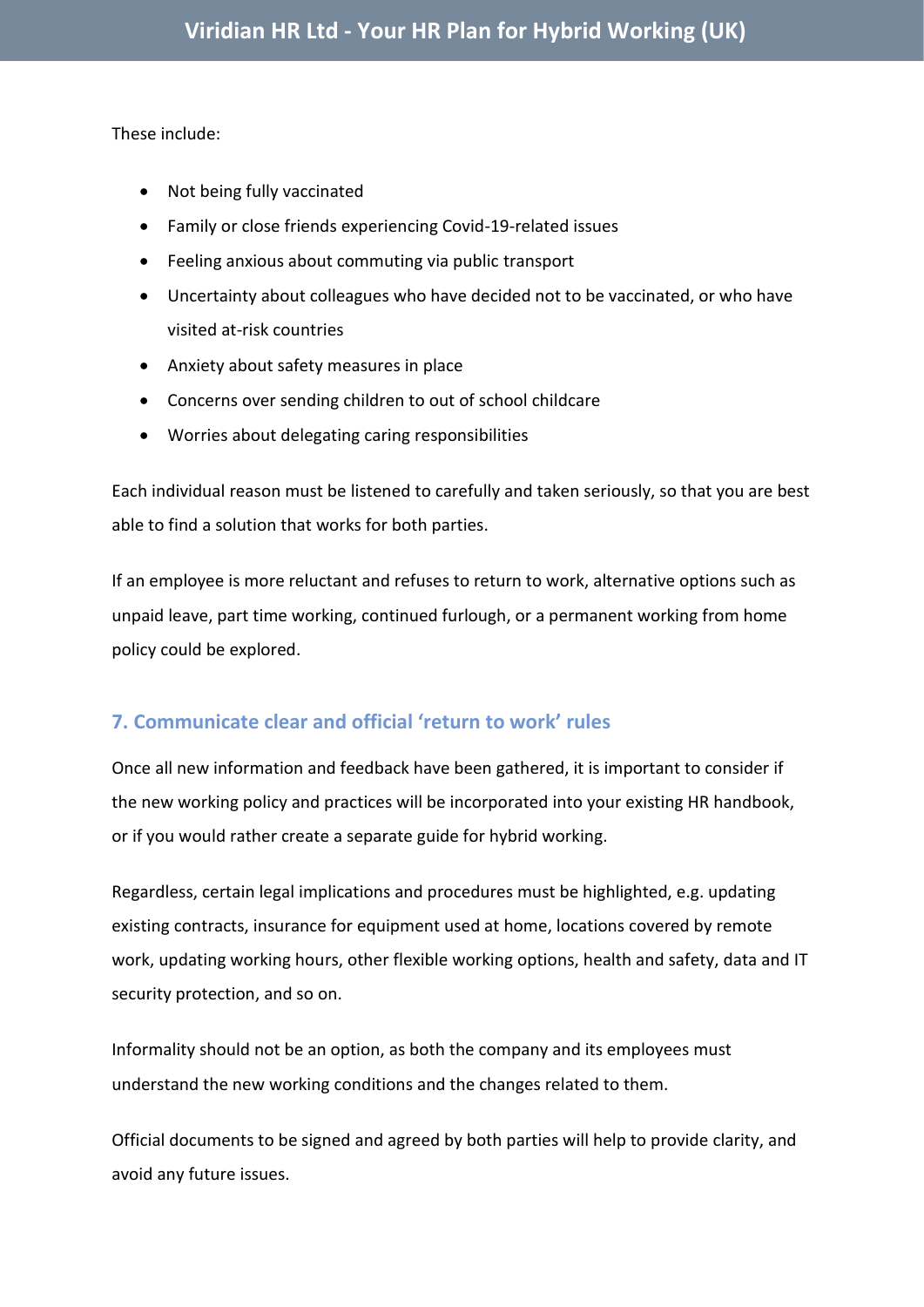## **8. Be active, be present, be supportive**

When (almost!) everything is set up, consider that staying in touch is likely to become the most challenging part of your new hybrid working process.

Good communication has to be at the heart of the action, and HR team and managers alike must ensure that each individual employee feels involved and included wherever they are working from.

Creating a routine in which both office-based and remote teams can interact will help to instil a sense of community.

For example:

- Set weekly virtual calls during lunch breaks, to catch up on work and social topics
- Create challenges, competitions or quizzes to enhance team spirit and team building
- Organise Friday afternoon drinks to talk about weekend activities
- Provide an internal forum in which employees can share their latest updates i.e. pictures, funny stories, etc.

Employees must also feel encouraged and supported to come up with new suggestions and new principles for the hybrid working model themselves.

As an example, a suggestion box in the office can be provided to collect comments while forums or webpages can be set up to gather feedback from remote staff. Remember that your employees will live the agreed process day-to-day, so their feedback must help determine what should be improved, reviewed, or even removed.

## **9. Review new policies and follow up**

As with any new strategy or large-scale project, there are always lessons to be learned from experience. So, don't feel frustrated if you don't get it right straight away!

Three to six months is a good amount of time to schedule follow up activity with your employees, to determine their experiences in that first period of change.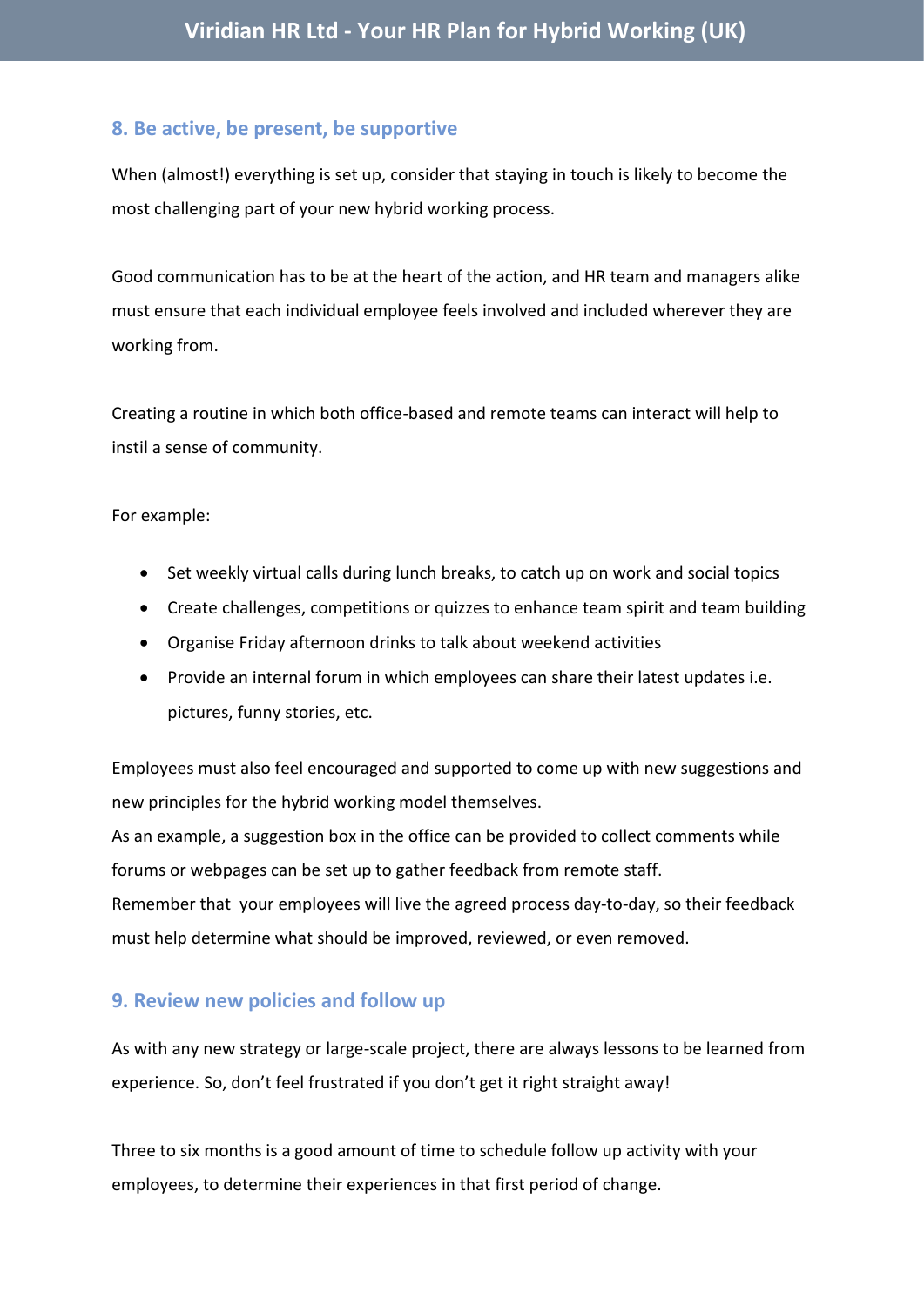It is always easier and better to act upon feedback from the beginning, rather than doggedly sticking with a model that isn't working, just because it is now too late or difficult to change.

# **Conclusion**

2020 took the world by storm, and all sectors, businesses, large organisations and small companies alike had no choice but to adapt and evolve in unchartered territories. 2021 has provided a sense of hope and improvement, that our working lives can co-exist more harmoniously with time spent at home.

Hybrid working is proof that companies can provide the best of both worlds to their employees, and that working together virtually or face-to-face will bring out the best in everyone – as long as clear and appropriate practices are put in place. Most employees still enjoy the social interactions that work provide, and some have missed being in the office. However, the majority of people don't want to be back at work so much that they compromise on other comforts, such as a lighter commute and more time at home.

When devising your hybrid working model, it may be tempting to let people choose what they want to do. After all, they have managed well since March 2020, haven't they? However, it is essential for businesses to take charge of resetting their individual 'new normal' whilst taking into account other social factors within their business.

As a final note, here are three considerations that illustrate why ownership of the rules is key for each organisation:

- You may have employees coming in to work, only to be met with a full schedule of Zoom calls with colleagues working at home – what's the point?
- Women are often the primary carers at home (although this is changing, albeit slowly) so, would more women feel pressured to stay home and risk being under-represented in the office? In this case, what might happen to their career and salary progression?